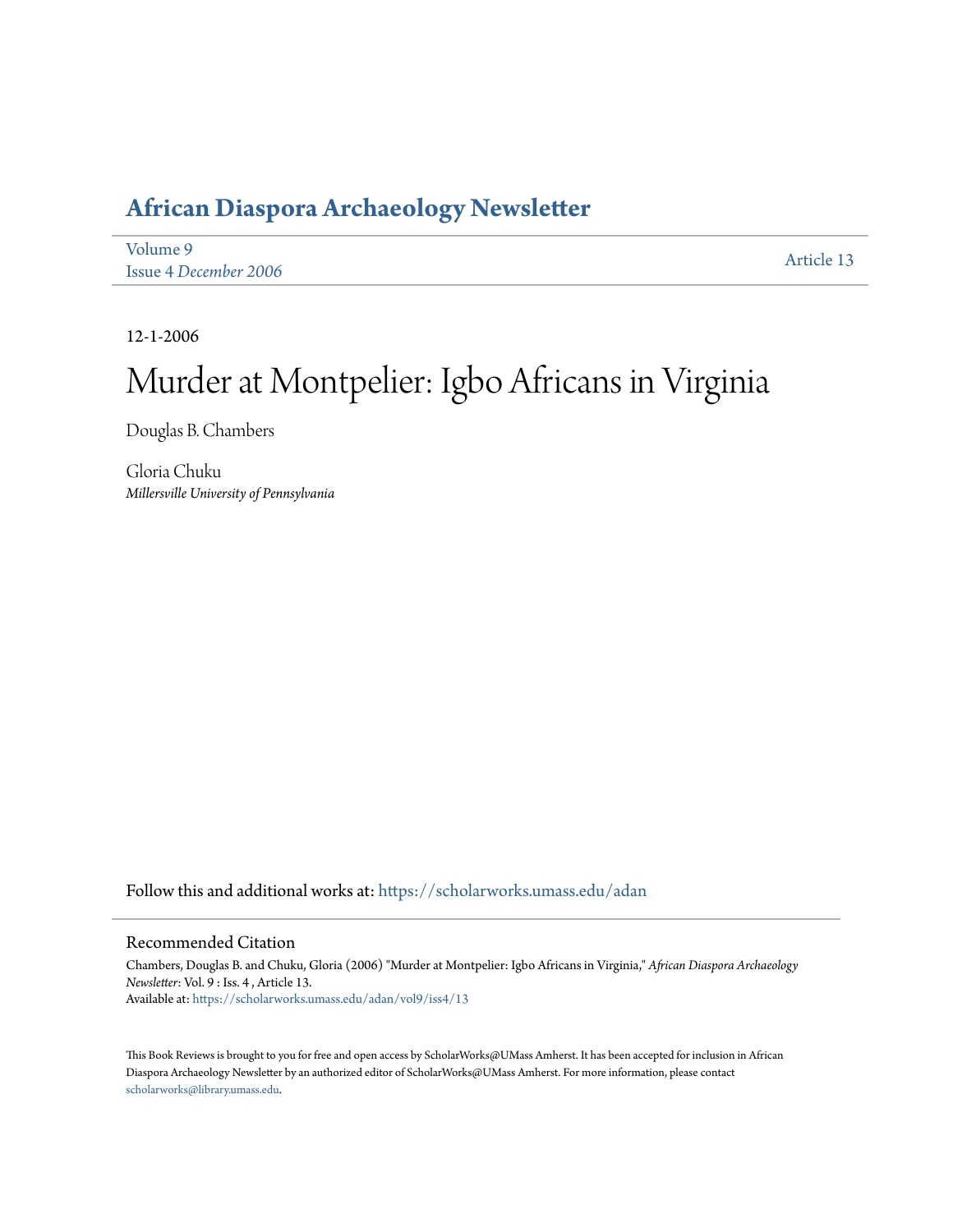### **Book Review**



#### **H-NET BOOK REVIEW Published by H-Atlantic, http://www.h-net.org/~atlantic/ (October 2006).**

**Douglas B. Chambers.** *Murder at Montpelier: Igbo Africans in Virginia***. Jackson: University Press of Mississippi, 2005. x + 325 pp., Illustrations, maps notes, bibliography, index. \$45.00 (cloth), ISBN 1-57806-706-5.** 

**Reviewed for H-Atlantic by Gloria Chuku, Department of History, Millersville University of Pennsylvania.** 

### *Enslaved Igbo and the Foundation of Afro-Virginia Slave Culture and Society*

**Based largely on court and county documents as well as the recently published transatlantic slave database, Douglas Chambers uses the circumstances surrounding the 1732 death of Ambrose Madison, the paternal grandfather of President James Madison, to reconstruct the history of the Igbo slaves in Virginia. Thus, the book is primarily about the dominant role of enslaved Igbo in the formation of early Afro-Virginia slave culture and society. In the words of the author, it discusses "the process of historical creolization in eighteenth-century Virginia . . . [which] effectively mean[s] the Igboization of slave community and culture" in the region (p. 18). The book breaks into two parts: part 1 consists of chapters 1-4, and part 2 consists of chapters 5-10.**

**Three slaves, two men and a woman, were accused of causing Madison's death by poisoning. They were tried and found guilty. While one of the accused, a male slave owned by a neighboring planter, was executed for his alleged lead role, the other two, owned by Madison, were punished by whipping and returned to his estate.**

**As a foundation for his thesis, Chambers attempts to trace the history of the enslaved Africans from their points of embarkation in the Bight of Biafra and, more specifically, Calabar to their disembarkation in Virginia. Thus, while part 1 of the study focuses on the Igbo and their culture and society during the era of the transatlantic slave trade, part 2 centers on the experiences of the enslaved in Virginia. The author argues that the**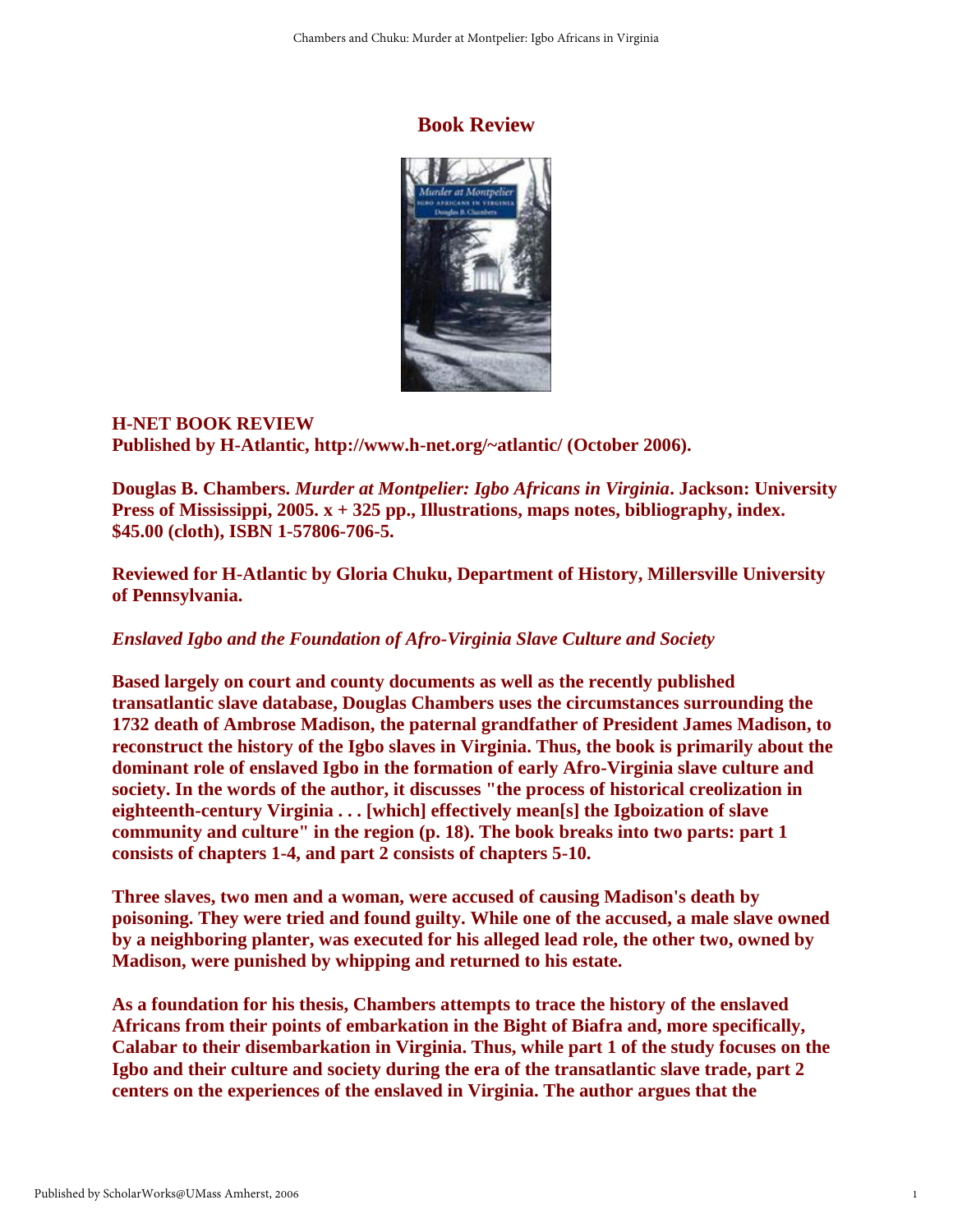**emergence and expansion of Aro influence in Igbo region, as the foremost slave merchants, and the demise of Nri hegemony in the north-central Igbo region in the mid-eighteenth century resulted in increased exportation of Igbo people out of the Calabar and the Niger Delta ports. According to the author's calculations, the Igbo accounted for about 1.3 million of the 1.7 million people exported from the Bight of Biafra during the era of the Atlantic slave trade. Out of a total of 37,000 Africans that arrived in Virginia from Calabar in the 1700s, 30,000 were Igbo (p. 23). The significance of this pattern of slave trade between Calabar and Virginia, Chamber argues, is that the increased exportation of enslaved Igbo from their homeland to the Chesapeake region coincided with the expansion of colonial settlement from the Upper Tidewater to the fertile Central Piedmont, an era when the transatlantic trade transformed the region into a slave society that was dominated by the Igbo and their culture.**

**In 1721, Ambrose Madison inherited an estate at Mt. Pleasant from his father-in-law. To secure title to this estate, he purchased newly imported African slaves and sent them there to clear and cultivate crops. In early 1732, he moved to the new estate with his family. Six months later, while still in his mid-thirties, he died, allegedly as a result of poison. As the author states, while Madison's biographers and hagiographers helped to create a general impression that he died a strange death at a very young age, his family members attributed his death to a poisoning conspiracy involving two of his slaves and an outside male slave. To buttress his claim that Igbo slaves were responsible for their master's death, Chambers, in a chapter of only five pages, attempts to link the use of poison as a weapon of slave resistance to the enslaved Igbo in Virginia and the Caribbean colonies. This is very subjective, since the knowledge and use of plant medicines to heal the sick, placate the spirits and punish enemies and deviants was not the exclusive prerogative of the enslaved Igbo.**

**In part two of the book, which focuses on Virginia, the author delineates five phases of the creolization of Mt. Pleasant (later Montpelier), namely, the Charter generation (1720s-1730s), the Creolizing generation (1740s-1760s), the Creolized generation (1770s-1790s), the "Worriment" generation (1800s-1820s), and the Ruination generation (1830s-1850s). The charter generation of Atlantic Africans marked the development of Mt. Pleasant as a regional slave community of the Madison family with twenty-nine slaves. It was an era when enslaved Africans employed their cultural heritage to adapt to their new environment. They not only employed their expertise in tropical agriculture to cultivate tobacco and corn, but also put into use their knowledge of herbs and plants to make preventive, curative, and poisonous medicines. Upon Madison's death, his family shared his slaves between his two quarters: the Home House and Black Level, an action which signifies a new settlement pattern.**

**The Creolizing generation of the Montpelier slave community saw a steady growth in the slave population, resulting largely from inheritance and births. Under the leadership of James Madison Sr., the family embarked on major construction projects that made each of their quarters resemble a small village. They also established large tobacco barns, corncrib, and a mill. Wealth generated through slave labor enabled Madison to enhance his economic and political status. For closer supervision and increased productivity, he broke**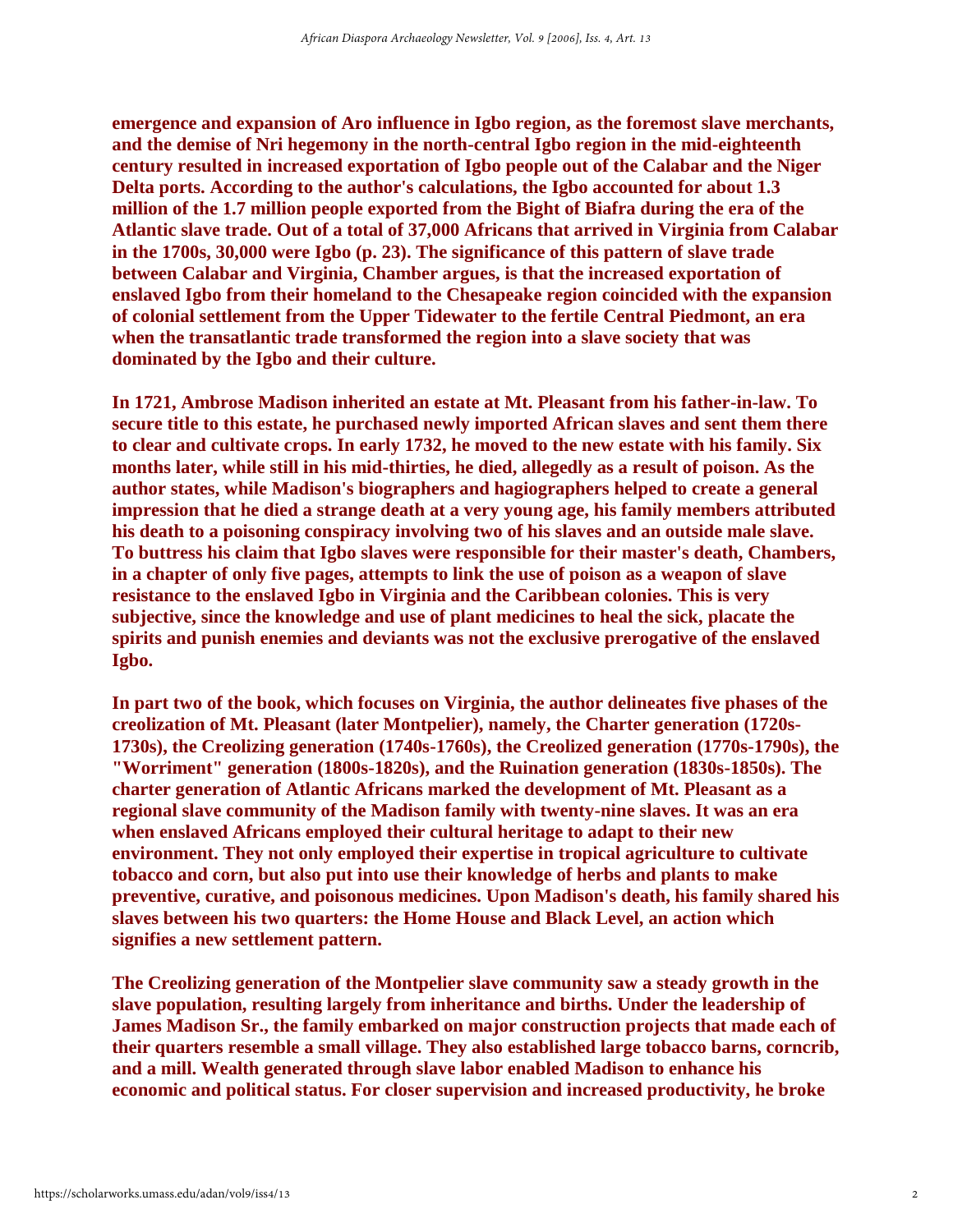**his slaves into small workforces and deployed them annually to live in different quarters in a rotating order. However, following the building of the Home House and the slave quarter, the Walnut Grove, Madison brought many of his slaves to stay at the core Montpelier community in the late 1760s.**

**The Creolized generation (1770s-1790s) marked the high point of Montpelier as a slave community that was centered on the Walnut Grove, with over hundred slaves in the mid-1770s (p. 129). While tobacco remained the main export crop, Madison was able to diversify his business operations to include blacksmithing, carpentry, and brandy distilling. He also added wheat and hay to his list of crops. Before he died in 1801, Madison also invested in plows, scythes, and other grain-cultivating tools which facilitated increased production and specialization by the slaves.**

**The "Worriment" (1800s-1820s) and "Ruination" (1830s-1850s) generations marked the death of James Madison Sr., the disputes over the division of his estates, the first substantial separations of slaves from the home community, the death of President Madison, and the final divestment of what was left of the Montpelier community. By 1860, under a new owner, the Montpelier slave population had been so drastically reduced, either through intra- and inter-state slave trade or the manumission process, that only twenty slaves were left on the estate.**

**As the author aptly observes, in spite of the predominant role of enslaved Africans in the development of Mt. Pleasant and their contribution to the rise of the Madison family to regional prominence, historians have tended to overlook them, focusing on Montpelier only as the family home of President Madison. A few of the blacks mentioned in the historiography of the Madisons were Sawney, Billy Gardner, Granny Milly, Paul Jennings, and Surkey. Paul Jennings, who published a small pamphlet in 1865, was a sixteen-year-old house slave at the White House in 1814, attending to the president until his death, and Sawney accompanied the young James to his college in New Jersey and served as his manservant. He also served as an overseer, cultivated yams and cabbages, and raised chickens before his death in the 1830s.**

**In the last chapter, the author tries to reinforce his claims that Igbo slaves killed Ambrose Madison and that their predominance in Virginia gave them the opportunity to lay the foundation of the Afro-Virginian culture and community. For this purpose, he uses the personal names of the enslaved to mark their individuality and to connect them to the Montpelier slave community and the broader history of the region. The author mentions names such as Calabar (male), Eboe Sarah (female), Juba (male,) and Breechy (male). He also uses yams (a staple food) and okra (a vegetable) as evidence of the foodways of Igbo origins, as well as** *mojo* **for charms, and the slave** *Jonkonnu* **(a Christmastime slave masquerade), all in the attempt to make a case for what he calls "creolized Igboism" in Virginia.**

**Chambers also associates the eighteenth-century low-fired ceramic cooking pots and eating bowls (generally called colonoware) with the enslaved Igbo. According to the author, the "description of precolonial Igbo potting technology fits quite well with what is known of**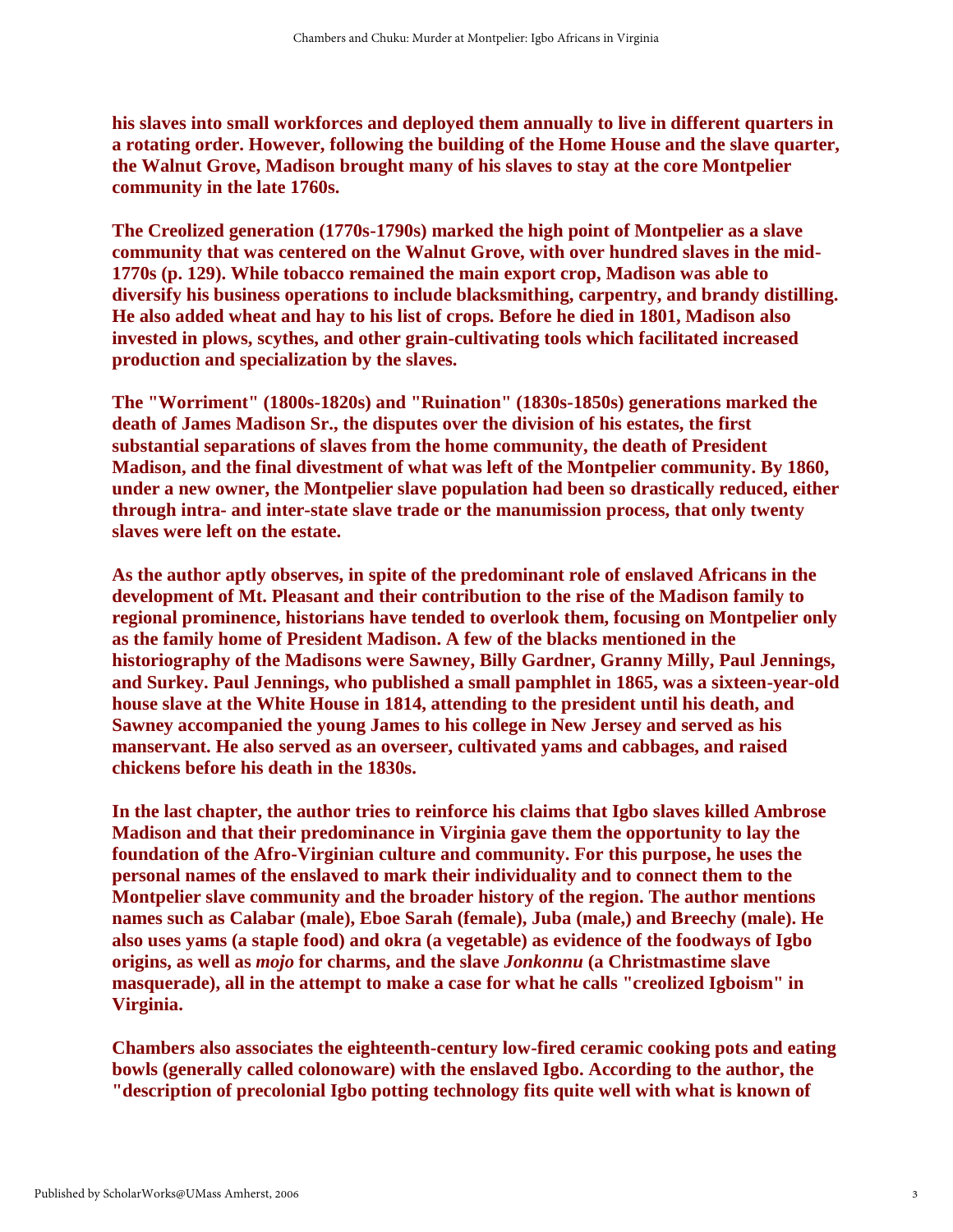**eighteenth-century Virginia colonoware . . . [and] gourds (calabashes) were another important Igbo material cultural item that continued in Virginia" (pp.172-173). Other material culture the author lists in the book, as signifying Igbo connection, are dugout canoes, styles of fences, blue glass beads, and an iron sculpture which he claims evokes the kinds of figures made from wood or clay that littered southern Igbo** *mbari* **art or even**  *ikenga* **(p. 174). The author identifies musical instruments such as box drums and the** *banjo* **stringed instrument as uniquely Igbo. He also points to slave patterns of settlement, Igbo belief in reincarnation, the practice of not celebrating birthdays, and the nudity of enslaved children and youths as practices which resonated in Afro-Virginian culture and suggest the dominance of Igbo influence. The author draws on the extreme lactose intolerance among Virginia's black adults of the nineteenth century and the related notion that the Igbo and Yoruba were the only major African ethnic groups with a known lactose intolerance (p.186). In addition, he says that the high proportion of Igbo women in the colony might have given them disproportionate influence in the socialization of Creole children.**

**As a counter-thesis to that of the author, it should be noted that yam-growing was and is not peculiar to the Igbo; more importantly, North American yams are actually sweet potatoes, not the** *genus Dioscorea* **associated with West Africa. Similarly, the paraphernalia associated with the Christmastime slave masquerades that the author links with the Igbo were actually more related to mid-twentieth-century century Kalabari masks. As for calabashes, as the author notes, these were used as gourds in Virginia; by contrast, calabashes were used as cups, bowls, and drinking ladles in Igbo society. Regarding musical instruments, while many central African peoples called their version of stringed gourd** *mbanza***, there is no Igbo name for the musical instrument the author identifies as**  *banjo***. The author believes that most of the enslaved Igbo who came from Calabar were from the north-central Igbo region, the home to the famous Umudioka woodcarvers. I would argue that the absence of carved doors and panels in Virginia undermines the idea of a north-central Igbo provenance of Calabar slaves and a pervasive Igbo presence and culture there.**

**While there may be some credibility in the above claims, it is apparent that some of the cultural practices attributed to the Igbo in this study were neither unique nor exclusive to them. To start with, the Igbo were not the only enslaved Africans who originated from the Niger Delta and Calabar ports, and ended up in Virginia. There were also the Ibibio, the Efik, the Andoni, the Ubani, the Okrika, the Kalabari, and, later, the Ejagham, the Ekoi, the Idoma, the Igala, and even the Hausa and Nupe -- captives from the nineteenth-century Muslim-engineered wars. Besides, Virginia had slaves from the Yoruba, the Akan area, Mande, Fulani, Angola, the Congo basin, and Madagascar. The period covered by the book also coincided with the Islamic militancy of the eighteenth and nineteenth centuries in the Senegambia, an upheaval that resulted in the enslavement of the natives. Virginia was, in other words, a very multi-ethnic slave society. The lack of attention to other Africans in Virginia and the related neglect of their obvious contributions to the development of the region is a major weakness of this study.**

**It is clear that the author's interpretation and analysis was handicapped by his limited knowledge of Igbo history, culture,e and language. For instance, he erroneously regards the**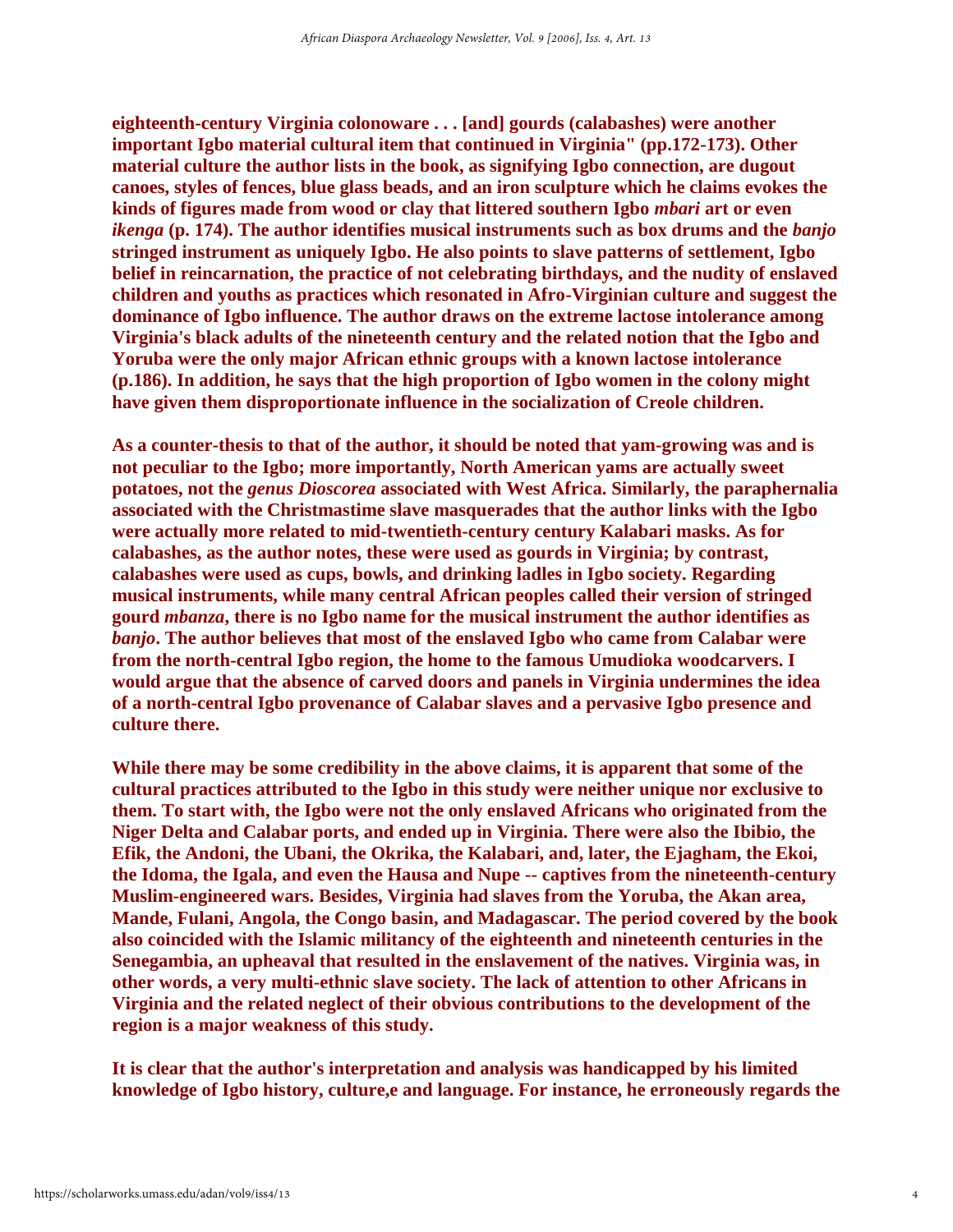**Nri as the "first Igbo" (pp. 36-38) and treats them as founders and leaders of the entire Igbo nation. This explains why he spends considerable time in discussing the Nri kinglist and genealogical history, which is less important for purposes of his study; the book would have benefited more if he had instead focused on the Aro, Nike, Abam, Aboh, Ngwa, Ndoki, Nkwerre, and others who participated in the transatlantic slave trade. It is also erroneous to claim that the Nri were the only people in Igbo society with the power to cleanse abominations. The author asserts that the "expansion of Aro merchant warlord settlements" (p. 35) in the mid-eighteenth century led to the growing power of client village groups within Nri area. However, no examples of such Aro-client villages in north-central Igbo region are provided.**

**It is misleading to suggest that there was no cassava in the region until the twentieth century and that "fufu in Igboland was invariably made of yams, not cassava" (p. 40). Cassava was introduced in different parts of Igbo region at different points in time. While some areas started cultivating and processing the crop in the third quarter of the nineteenth century, others adopted it in the twentieth century. Moreover, fufu was also made from cocoyam, unripe plantain, and banana and, later, cassava. The incident attributed to the "Nkwerre," who supposedly plundered Onitsha women traders when they brought European goods to the Nkwerre markets, and the author's interpretation and suggestion that the women were molested for usurping males' trading prerogative that violated Nkwerre taboo, are examples of his limited knowledge of Igbo society and history. The town in question was Nkwelle, which is twenty miles from Onitsha, not Nkwerre, which is much farther away. Moreover, Onitsha women were famed traders who not only bought and sold local and European goods, but also had direct commercial relations with European merchants from the moment the latter arrived in Onitsha. As studies on the development of trade and commerce in the Onitsha region show, it was not until the twentieth century that Onitsha men, who regarded trade as women's work, began to take part in trade with the European firms.**

**The author's claim that "Igbo people brought the term ['buckra'] into English" (p. 110), as in "buckra ," a term used by slaves to refer to their white masters, is doubtful. While "buckra" might be a corruption of Ibibio** *mbakara* **(***mb* **equals plural;** *kara* **equals to encircle, rule, or abuse), one cannot see the connection of this word with the Igbo. Similarly, he suggests that the slave name "Juba" was Igbo (meaning:** *ji* **for yam and** *uba* **for canoe, literally translated to mean "yam barn"), "and that Juba" could actually be translated into Igbo words for "ask /enquire," or "refuse," or "possession of wealth" (jiuba), or "plentiful yam." It is more likely that "Juba" was an Akan name (as in the case of Akan female name in South Carolina and Jamaica) than Igbo name.**

**In spite of the drawbacks I have pointed out, and occasional typographical errors, the author has assiduously provided an African-centered perspective that helps in our understanding of the circumstances surrounding the death of Ambrose Madison in 1732 and the development of his family into a prominent regional, and indeed, national economic and political power, as well as the contributions of his slaves in achieving these feats and to the foundation and growth of slave culture and society in Virginia. The book represents a limited but significant contribution to the history and historiography of**